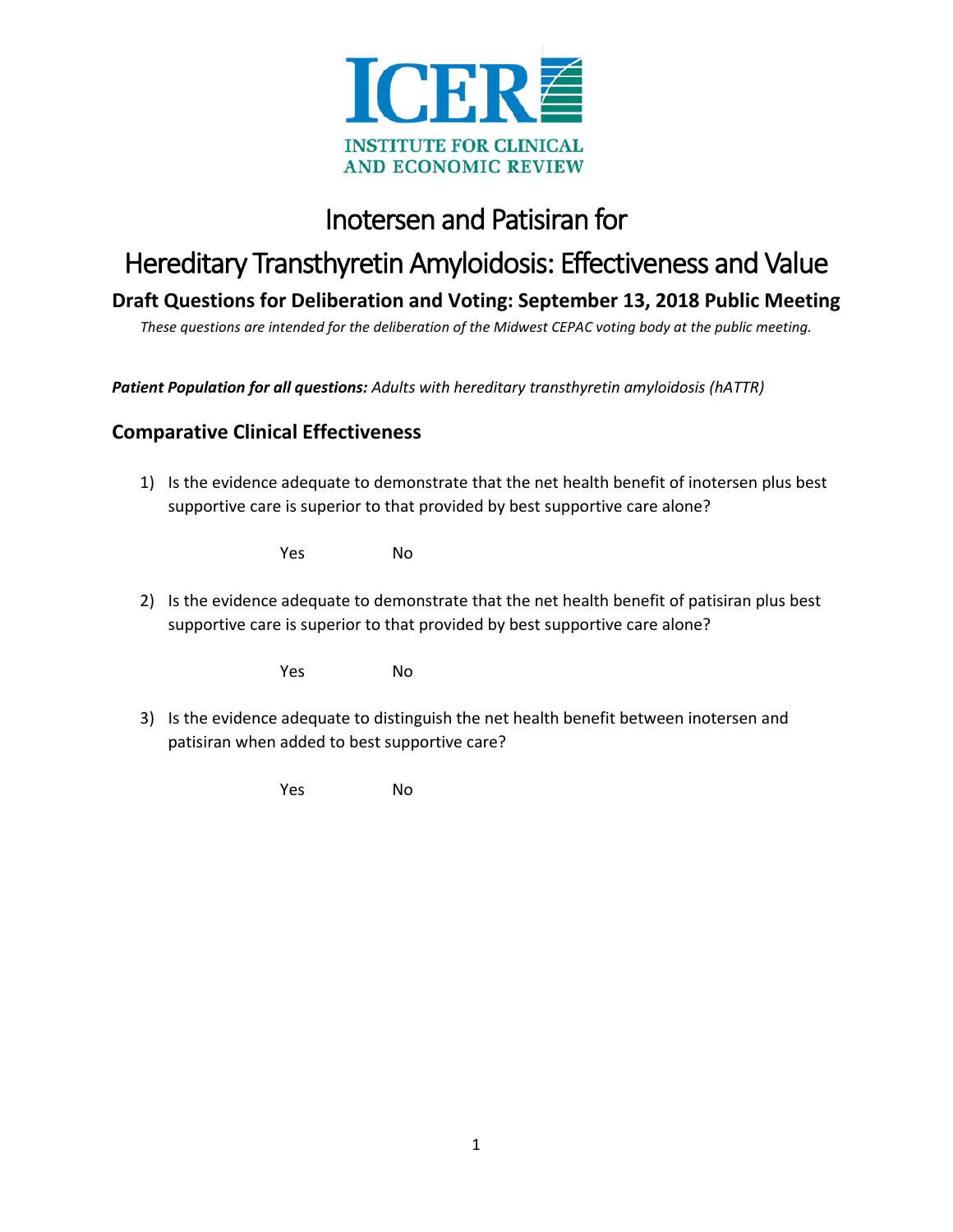## **Other Benefits – For Discussion during the Public Meeting**

*At the public meeting of Midwest CEPAC, panel members will be asked to comment on which of the following Other Benefits they find important to consider in thinking about the overall value of the two drugs under study.*

When compared to **best supportive care alone**, does the addition of inotersen or patisiran offer one or more of the following "other benefits"? (yes, no, uncertain)

- a. This intervention offers reduced complexity that will significantly improve patient outcomes.
- b. This intervention will reduce important health disparities across racial, ethnic, gender, socioeconomic, or regional categories.
- c. This intervention will significantly reduce caregiver or broader family burden.
- d. This intervention offers a novel mechanism of action or approach that will allow successful treatment of many patients who have failed other available treatments.
- e. This intervention will have a significant impact on improving patients' ability to return to work and/or their overall productivity.
- f. This intervention will have a significant positive impact outside the family, including on schools and/or communities.
- g. This intervention will have a significant impact on the entire "infrastructure" of care, including effects on screening for affected patients, on the sensitization of clinicians, and on the dissemination of understanding about the condition, that may revolutionize how patients are cared for in many ways that extend beyond the treatment itself.
- h. There are other important benefits or disadvantages that should have an important role in judgments of the value of this intervention:

### **Contextual Considerations – For Discussion during the Public Meeting**

*At the public meeting of Midwest CEPAC, panel members will be asked to comment on which of the following Contextual Considerations they find important to consider in thinking about the overall value of the two drugs under study.*

Are any of the following contextual considerations important in assessing inotersen's or patisiran's longterm value for money in patients? (yes, no, uncertain)

- a. This intervention is intended for the care of individuals with a condition of particularly high severity in terms of impact on length of life and/or quality of life.
- b. This intervention is intended for the care of individuals with a condition that represents a particularly high lifetime burden of illness.
- c. This intervention is the first to offer any improvement for patients with this condition.
- d. Compared to best supportive care, there is significant uncertainty about the long-term risk of serious side effects of this intervention.
- e. Compared to best supportive care, there is significant uncertainty about the magnitude or durability of the long-term benefits of this intervention.